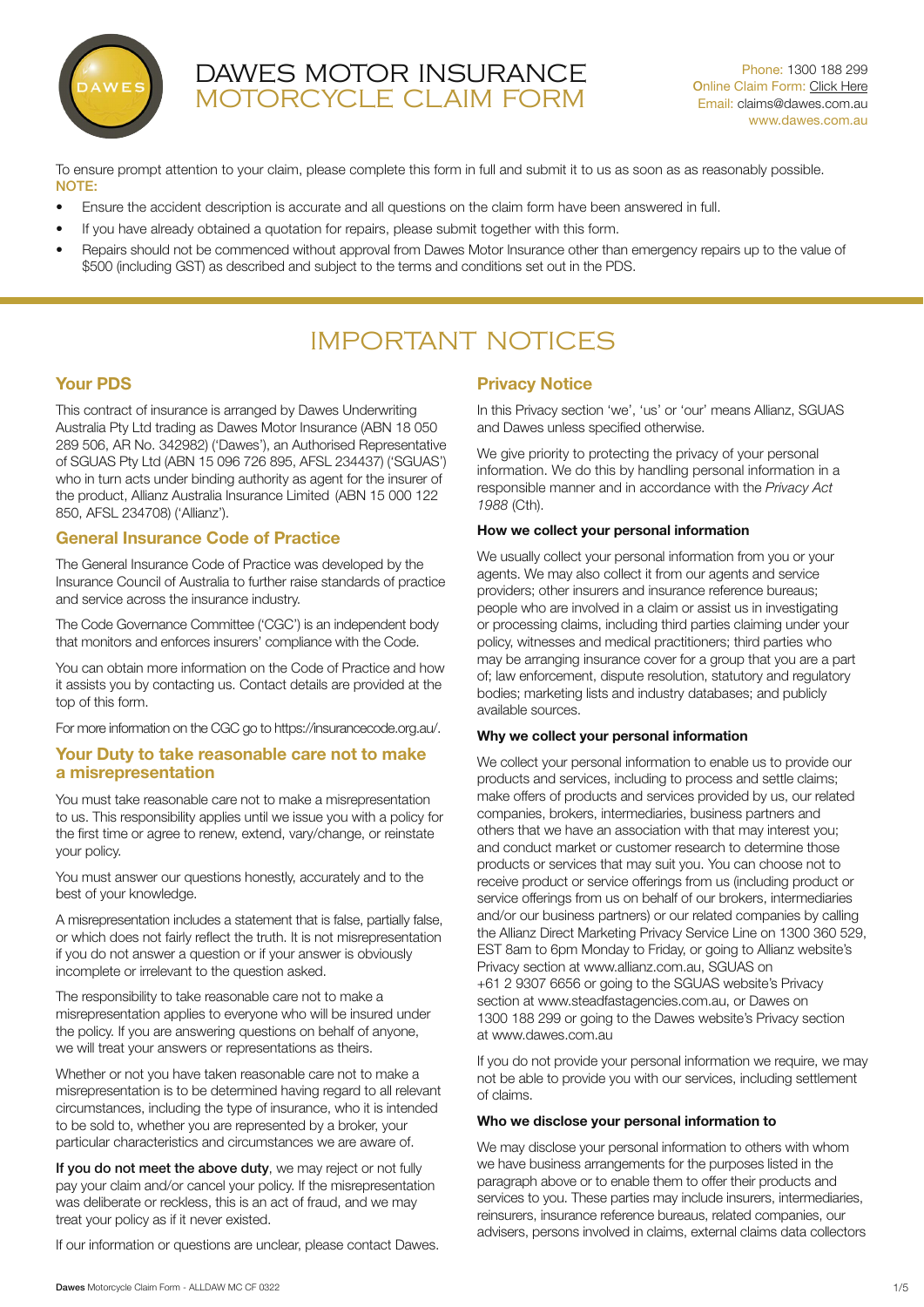and verifiers, parties that we have an insurance scheme in place with under which you purchased your policy (such as a financier or motor vehicle manufacturer or dealer). Disclosure may also be made to government, law enforcement, dispute resolution, statutory or regulatory bodies, or as required by law.

#### Disclosure overseas

Your personal information may be disclosed to other companies in the Allianz Group, business partners, reinsurers and service providers that may be located in Australia or overseas. The countries this information may be disclosed to will vary from time to time, but may include Canada, Germany, New Zealand, United Kingdom, United States of America and other countries where the Allianz Group has a presence or engages subcontractors. We regularly review the security of our systems used for sending personal information overseas. Any information disclosed may only be used for the purposes of collection detailed above and system administration.

#### Access to your personal information and complaints

You may ask for access to the personal information we hold about you and seek correction by calling Allianz on 1300 360 529, SGUAS on +61 2 9307 6656 or Dawes on 1300 188 299 8am–6pm, Monday to Friday. Our Privacy Policies contain details about how you may make a complaint about a breach of the privacy principles contained in the *Privacy Act 1988* (Cth) and how we deal with complaints. Privacy Policy for Allianz is available at www.allianz.com.au. Privacy Policy for SGUAS is available at www.steadfastagencies.com.au. Privacy Policy for Dawes is available at www.dawes.com.au

#### Telephone call recording

We may record incoming and/or outgoing telephone calls for training or verification purposes. Where we have recorded a telephone call, we can provide you with a copy at your request, where it is reasonable to do so.

#### Your Consent

By providing us with personal information you and any other person you provide personal information for, consent to these uses and disclosures until you tell us otherwise. If you wish to withdraw your consent, including for things such as receiving information on products and offers by us or persons we have an association with, please contact us.

#### GST

If you are not registered for GST, in the event of a claim we will reimburse you the GST component in addition to the amount that we pay. The amount that we are liable to pay under this policy will be reduced by the amount of any input tax credit that you are or may be entitled to claim for the supply of goods or services covered by that payment.

Therefore the value and limits of liability noted in your policy schedule are exclusive of any input tax credit which you are or would be entitled to claim.

If you are entitled to an input tax credit for the premium you have paid, you must inform us of the extent of that entitlement at or before the time you make a claim under this policy. We will not indemnify you for any GST liability, fines or penalties that arise from or are attributable to your failure to notify us of your entitlement (or correct entitlement) to an input tax credit on the premium. If you are liable to pay an excess under this policy, the amount payable will be calculated after deduction of any input tax credit that you are or may be entitled to claim on payment of the excess.

If you are unsure about the taxation implications of this policy, you should seek advice from your accountant or tax professional.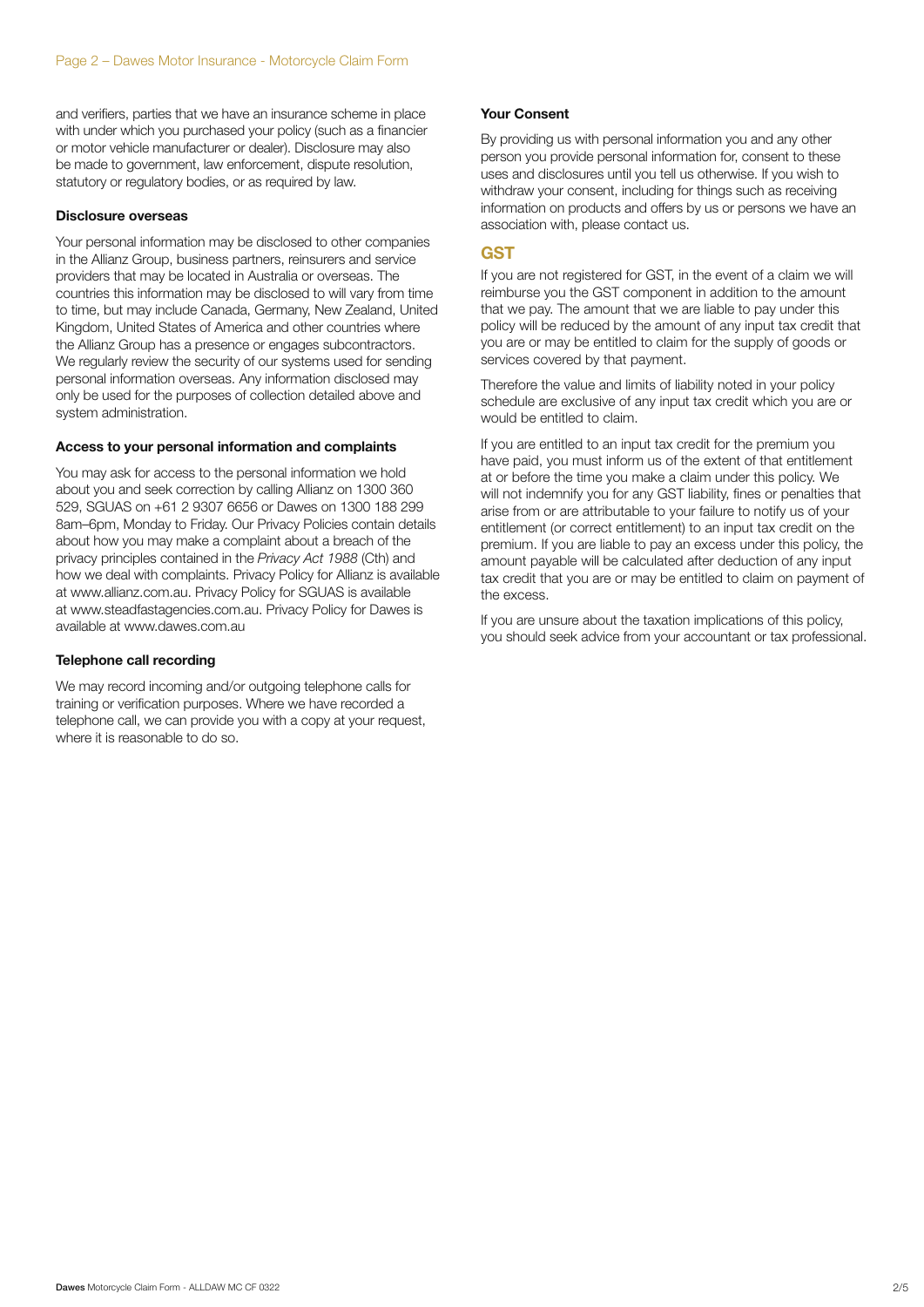# Page 3 – Dawes Motor Insurance - Motorcycle Claim Form

| <b>INSURED'S DETAILS</b>                                                                                    |                        |                                    |                                                     |
|-------------------------------------------------------------------------------------------------------------|------------------------|------------------------------------|-----------------------------------------------------|
| Name                                                                                                        |                        |                                    |                                                     |
| Residential address                                                                                         |                        |                                    |                                                     |
|                                                                                                             |                        |                                    | Postcode                                            |
| Email address                                                                                               |                        |                                    |                                                     |
| Phone number (H)                                                                                            |                        | (M)                                |                                                     |
| Policy number                                                                                               |                        | Policy expiry date                 |                                                     |
| <b>INSURED MOTORCYCLE DETAILS</b>                                                                           |                        |                                    |                                                     |
| Make                                                                                                        | Sum insured            | Chassis number                     |                                                     |
| Model                                                                                                       | Registration           | Engine number                      |                                                     |
| Year                                                                                                        | Registration expiry    | Speedometer reading                |                                                     |
| Type of use                                                                                                 | Private                | <b>Business</b>                    |                                                     |
| Are you entitled to claim an Input Tax Credit on the GST portion of the premium applicable to the policy? L |                        |                                    | Yes $\Box$ No                                       |
|                                                                                                             |                        |                                    |                                                     |
| <b>DAMAGE SUSTAINED</b>                                                                                     |                        |                                    |                                                     |
|                                                                                                             |                        |                                    |                                                     |
| Area damaged                                                                                                |                        | accident                           | Indicate on diagram the body panels damaged in this |
|                                                                                                             |                        |                                    | <b>LHS</b>                                          |
|                                                                                                             |                        |                                    |                                                     |
|                                                                                                             |                        |                                    |                                                     |
|                                                                                                             |                        |                                    |                                                     |
|                                                                                                             |                        |                                    |                                                     |
|                                                                                                             |                        |                                    |                                                     |
|                                                                                                             |                        |                                    |                                                     |
|                                                                                                             |                        |                                    |                                                     |
|                                                                                                             |                        |                                    |                                                     |
|                                                                                                             |                        |                                    | RHS                                                 |
| Repairer's name<br>Repairer's address                                                                       |                        |                                    |                                                     |
| Repairer's phone number                                                                                     |                        |                                    |                                                     |
| Is insured motorcycle rideable?<br>⊿ Yes ∟                                                                  | l No                   | Is insured motorcycle at repairer? | $\Box$ No<br>Yes                                    |
| Address insured motorcycle towed to                                                                         |                        |                                    |                                                     |
| Date of accident/theft                                                                                      | Time of accident/theft |                                    | am/pm                                               |
| Place of accident/theft                                                                                     |                        |                                    |                                                     |
| Road conditions                                                                                             | Wet<br>Dry             | Daylight<br>Dark                   |                                                     |
| Has the motorcycle been recovered?                                                                          | $\Box$ No<br>Yes I     |                                    |                                                     |
| Your insured motorcycle                                                                                     |                        |                                    |                                                     |
| Estimated speed 100m prior to impact                                                                        | kph                    | Estimated speed on impact          | kph                                                 |
| Was your insured motorcycle on the correct side of the road before the collision?                           |                        | $\blacksquare$ No<br>Yes L         |                                                     |
| Was your insured motorcycle on the correct side of the road after the collision?                            |                        | $\Box$ No<br>Yes I                 |                                                     |
| <b>Other vehicle</b>                                                                                        |                        |                                    |                                                     |
| Estimated speed 100m prior to impact                                                                        | kph                    | Estimated speed on impact          | kph                                                 |
| Was their vehicle on the correct side of the road before the collision?                                     |                        | No.<br>Yes                         |                                                     |
| Was their vehicle on the correct side of the road after the collision?                                      |                        | No<br>Yes                          |                                                     |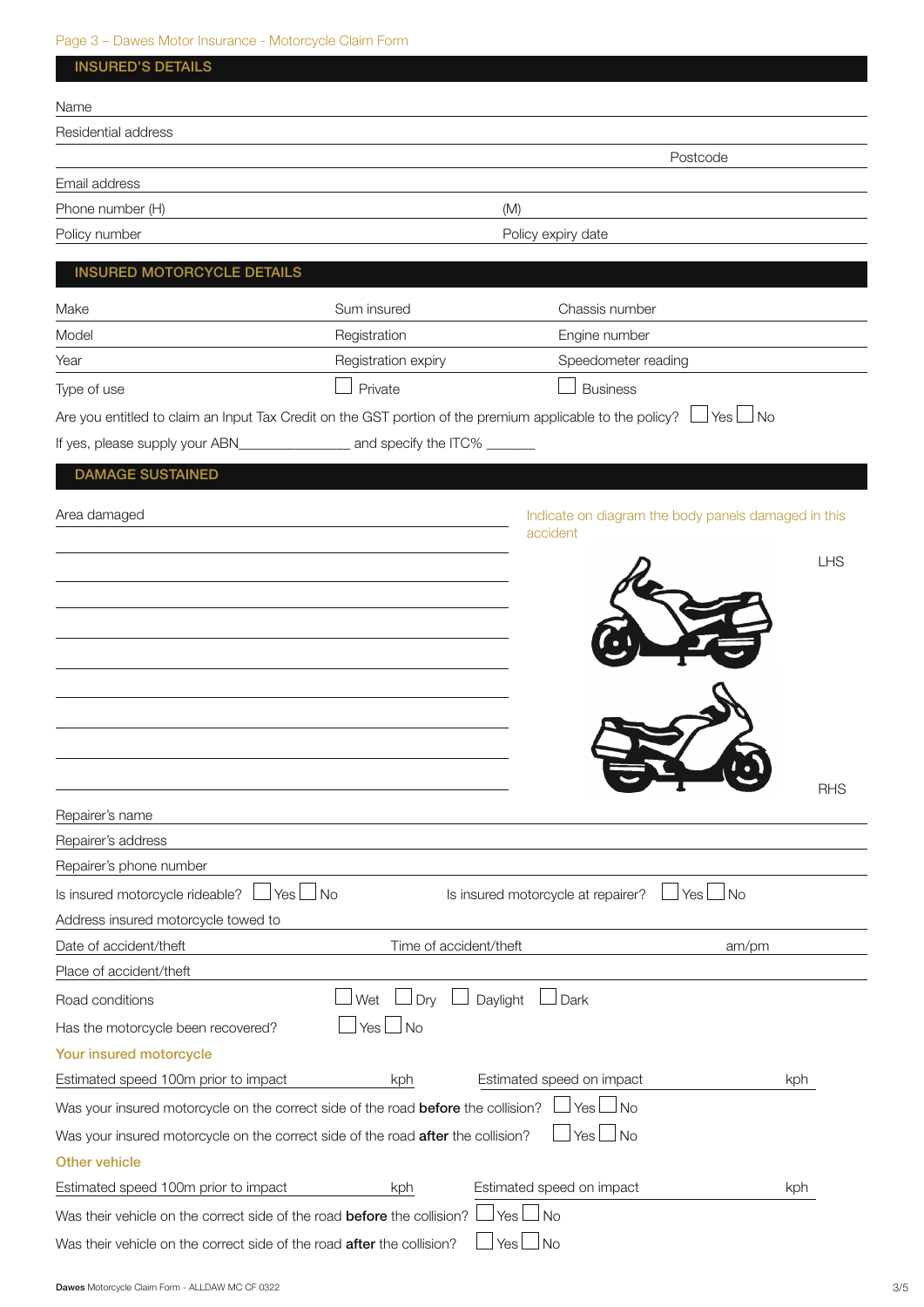|                       | <b>ACCIDENT DESCRIPTION</b>                                                                                                                                                                                                                                                                                                                                                   |               |                             |
|-----------------------|-------------------------------------------------------------------------------------------------------------------------------------------------------------------------------------------------------------------------------------------------------------------------------------------------------------------------------------------------------------------------------|---------------|-----------------------------|
|                       |                                                                                                                                                                                                                                                                                                                                                                               |               |                             |
|                       |                                                                                                                                                                                                                                                                                                                                                                               |               |                             |
|                       |                                                                                                                                                                                                                                                                                                                                                                               |               |                             |
|                       |                                                                                                                                                                                                                                                                                                                                                                               |               |                             |
|                       |                                                                                                                                                                                                                                                                                                                                                                               |               |                             |
|                       |                                                                                                                                                                                                                                                                                                                                                                               |               |                             |
|                       | Plan of accident - Make an approximate plan of the scene of the accident showing the width of the roadway, position of insured<br>motorcycle, positions of all vehicles and persons involved, and direction the insured motorcycle and other vehicles were travelling.<br>If accident occurred at an intersection, show traffic lights, stop signs, pedestrian crossing, etc. |               |                             |
|                       |                                                                                                                                                                                                                                                                                                                                                                               |               |                             |
|                       |                                                                                                                                                                                                                                                                                                                                                                               |               |                             |
|                       | Please mark insured motorcycle as 'A' and other vehicles as 'B' etc. Show direction '>', eg 'A>'                                                                                                                                                                                                                                                                              |               |                             |
|                       | DETAILS OF DRIVER OF INSURED MOTORCYCLE                                                                                                                                                                                                                                                                                                                                       |               |                             |
|                       | PLEASE PROVIDE A PHOTOCOPY OF THE RELEVANT RIDER'S MOTORCYCLE LICENCE WITH THIS CLAIM FORM                                                                                                                                                                                                                                                                                    |               |                             |
| Name                  | D.O.B                                                                                                                                                                                                                                                                                                                                                                         |               | Licence No.                 |
| Licence expiry date:  | $\sqrt{2}$<br>$\sqrt{2}$                                                                                                                                                                                                                                                                                                                                                      |               | Years licence held:         |
| In the last           | had a motorcycle or any other motor vehicle stolen?                                                                                                                                                                                                                                                                                                                           | l Yes<br>No   | Details                     |
| 5 years have<br>you:  | had your licence suspended, cancelled or been<br>disqualified from riding/driving or had a good<br>behaviour period imposed?                                                                                                                                                                                                                                                  | l Yes<br>No   | Details                     |
|                       | had any prior accidents and/or claims?                                                                                                                                                                                                                                                                                                                                        | Yes I         | $\Box$ No Details           |
| Licence type: $Full$  | Provisional<br>Learners<br>International                                                                                                                                                                                                                                                                                                                                      | Restricted    |                             |
|                       | POLICE OR TRAFFIC OFFICER DETAILS                                                                                                                                                                                                                                                                                                                                             |               |                             |
|                       | Did police attend accident scene?                                                                                                                                                                                                                                                                                                                                             | Yes $\Box$ No |                             |
|                       | Officer's name and Station attached to:                                                                                                                                                                                                                                                                                                                                       |               |                             |
|                       | If no, was the accident/theft reported to the police?                                                                                                                                                                                                                                                                                                                         | Yes L<br>l No | Police Report/Event number: |
|                       | Did police order any breathalyser or blood alcohol test?                                                                                                                                                                                                                                                                                                                      | $Yes \Box No$ |                             |
|                       | Was the breathalyser or blood alcohol test taken?                                                                                                                                                                                                                                                                                                                             | Yes I         | No What was the reading?    |
| in the last 12 hours? | Was any alcohol, medication or drugs consumed                                                                                                                                                                                                                                                                                                                                 | Yes<br>l No   | Details                     |
|                       | Was the rider riding with knowledge and consent of insured?                                                                                                                                                                                                                                                                                                                   | Yes l<br>l No |                             |